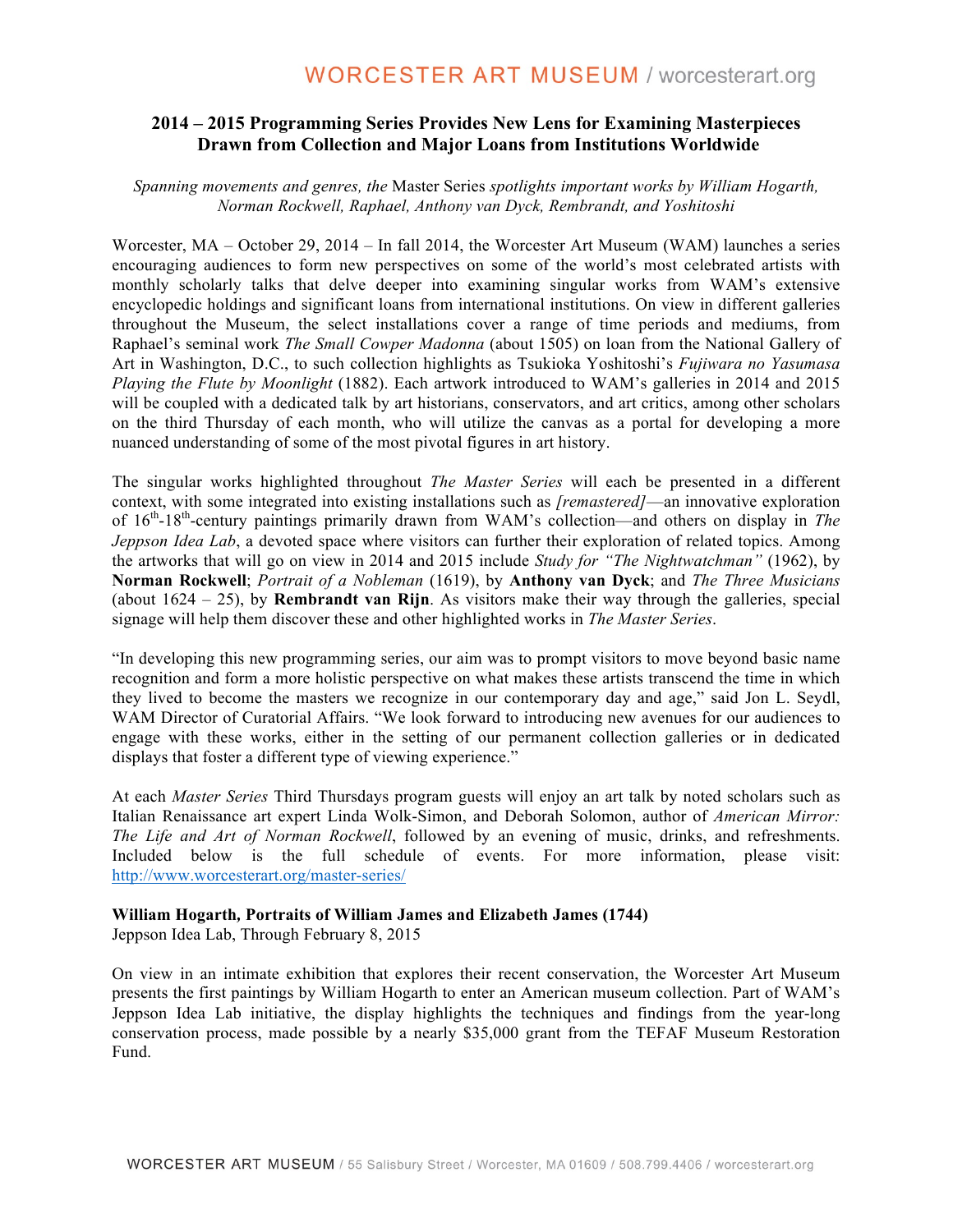# **WORCESTER ART MUSEUM / worcesterart.org**

Painted by Hogarth in 1744, *William James* and *Elizabeth James* were prominently displayed at the Museum for almost 100 years following their acquisition in 1910. Removed from view for a 2008 gallery renovation, the pendant portraits were long considered to be in good condition before WAM's conservators embarked on this extensive project. The Jeppson Idea Lab, a series that presents single or small selections of objects from WAM's permanent collection to engage viewers in the Museum's conservation, curatorial, and other scholarly work, explores the conservation process and its findings in depth.

# **Norman Rockwell,** *Study for "The Nightwatchman"* **(1962)**

Rose Gallery, November 4, 2014 – February 8, 2015

# *Master Series Third Thursday:* **November 20, 6 p.m.**

**Reflections on Rockwell:** Deborah Solomon, author of *American Mirror: The Life and Art of Norman Rockwell* talks about one of America's most beloved artists.

An enormous Norman Rockwell drawing, recently acquired from the Higgins Armory Museum, and depicting a guard dozing in front beside the armor, will go on view beside letters by Rockwell about the commission and WAM's painting by the artist, giving insight into both Rockwell's technique and showcasing the artist's gift for narrative.

# **Raphael**, *The Cowper Madonna* **(1505)**

Gallery 212, January 24 – September 27, 2015

# *Master Series Third Thursday:* **February 19, 6 p.m.**

**Raphael:** Raphael scholar Linda Wolk-Simon sheds light on this Renaissance master.

*The Cowper Madonna* by Raphael, one of the most significant Renaissance paintings in America, will come to Worcester from the National Gallery of Art in Washington, D.C., for a special, focused installation. Painted when Raphael moved from Urbino to Florence, this work stands at the beginning of the highly influential Madonnas that secured his reputation. Raphael's work will be paired with Worcester's *Northbrook Madonna*, a piece that came into the collection in 1940 with an attribution to Raphael that has long been discarded, but without clear consensus on the work's relationship to Raphael and his studio. This two-painting installation, which will also address the underdrawing of the two pictures, will explore Raphael's masterful interpretation and the spread of his early style among followers in Central Italy.

# **Anthony van Dyck**, *Portrait of a Nobleman* **(1619)**

Jeppson Idea Lab, March 14 – October 11, 2015

# *Master Series Third Thursday:* **March 19, 6 p.m.**

**Portrait of a Nobleman:** Matthew Cushman, project conservator at Yale University, and Jon L. Seydl, director of curatorial affairs and curator of European art, discuss what conservation has revealed about this painting by Anthony van Dyck.

Centering on a major conservation treatment by former Mellon Fellow Matthew Cushman, this Idea Lab presentation looks at a portrait of an unknown Antwerp nobleman, painted by Anthony Van Dyck very early in the artist's career, just after his departure from Rubens' studio. Scientific research and cleaning have revealed Van Dyck's process—including numerous changes to the costume to keep up with evolving fashions—and led to the discovery of the picture's date.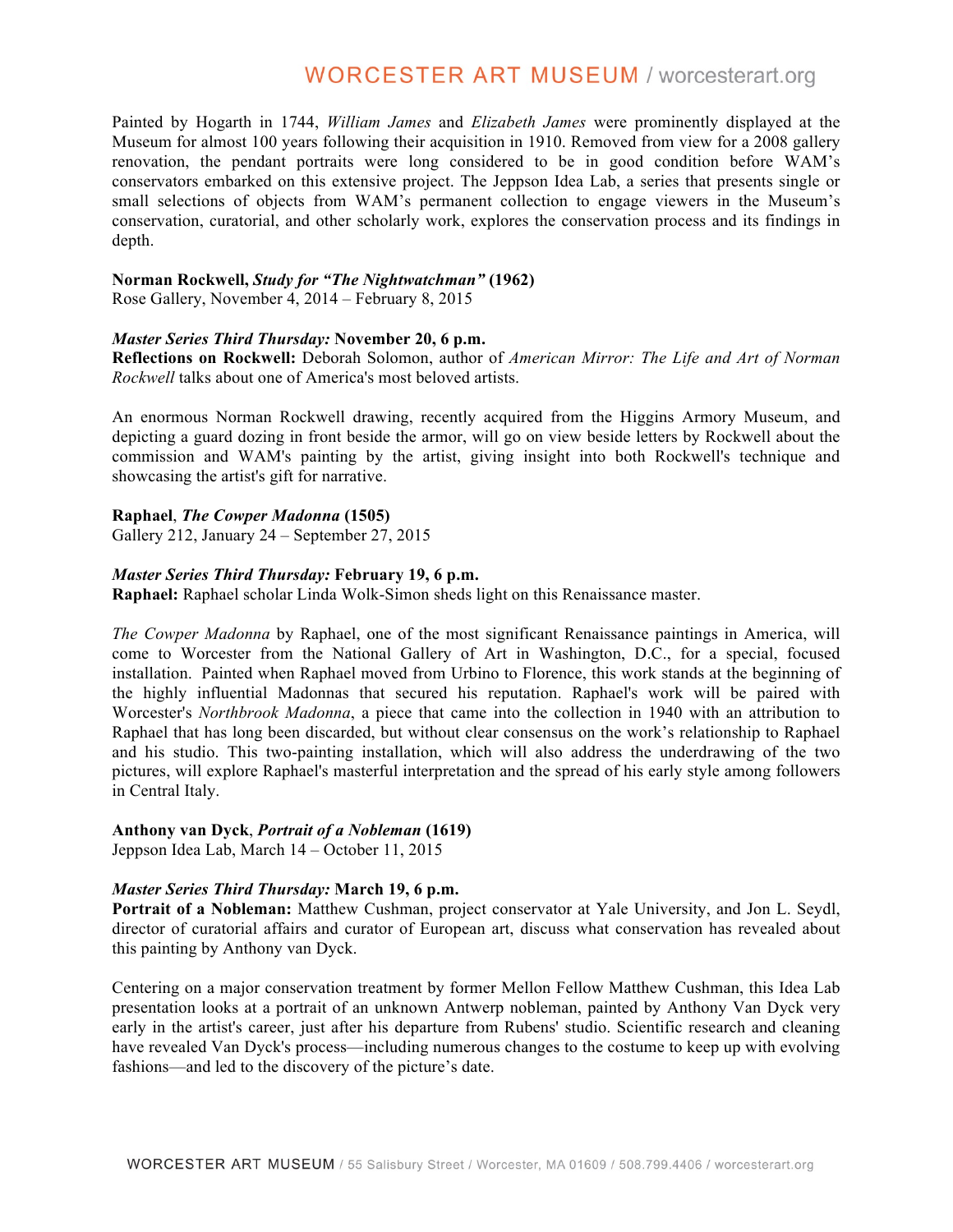# **WORCESTER ART MUSEUM / worcesterart.org**

#### **Rembrandt,** *The Three Musicians and the Stone Operation* **(about 1624 – 25)**

*[remastered]* galleries, through August 2015

# *Master Series Third Thursday:* **April 16, 6 p.m.**

**Rembrandt and Fallibility:** Jon L. Seydl, director of curatorial affairs and curator of European art, shares insights on two early works by the Dutch master.

On loan from one of the greatest private collections of Dutch Golden-Age paintings in the world, a very early work by Rembrandt, from a series of allegories depicting the five senses, is on view in the *[remastered]* galleries. While painted early in Rembrandt's career, the work still reveals many of his distinctive hallmarks. An ornate painting of Antony and Cleopatra by Jan Steen from the same collection is on view alongside the Rembrandt.

# **Tsukioka Yoshitoshi,** *Fujiwara no Yasumasa Playing the Flute by Moonlight* **(***Fujiwara no Yasumasa gekka roteki zu***) (1882)**

PDP Gallery, February 28 – May 24, 2015

# *Master Series Third Thursday:* **May 21, 6 p.m. Yoshitoshi:** Speaker TBD

Tsukioka Yoshitoshi (1839-1892) is remembered as one of the greatest designers of the Japanese woodblock print at a time when the medium was facing increasing competition from photography and lithography. The artist's tumultuous life and work mirrors one of the most transformative periods in Japanese history—the change from a feudal to a modern society emulating Western ways of government and social conduct.

This exhibition will feature a variety of Yoshitoshi's most engaging works—images of horror and cruelty, supernatural creatures, commanding acts of bravery by legendary figures from Japanese history, images of samurai, and portraits of women. But it also proposes new ways of understanding his life and artistic trajectory, which became increasingly retrospective in his final decade, reinforcing the notion of Yoshitoshi as an artist living between two eras.

The exhibition will draw special attention to his masterpiece, the scroll painting *Fujiwara no Yasumasa Playing the Flute by Moonlight* (1882), one of the great works of Japanese art in an American museum collection.

# **ABOUT THE WORCESTER ART MUSEUM:**

Founded in 1898, the Worcester Art Museum serves Worcester and the broader region. The Museum houses an encyclopedic collection of paintings, sculptures, decorative arts, photography, prints, drawings, and new media. WAM's collection has historically been strongest in European Renaissance paintings, but with recent acquisitions and donations, like Veronese's *Venus Disarming Cupid* and the integration of the collection from the Higgins Armory Museum, it continues to diversify and expand its curatorial and programmatic offerings. Symbolized by the opening of the Salisbury Street doors in 2012, the Museum continues toward its goal of accessibility for all visitors.